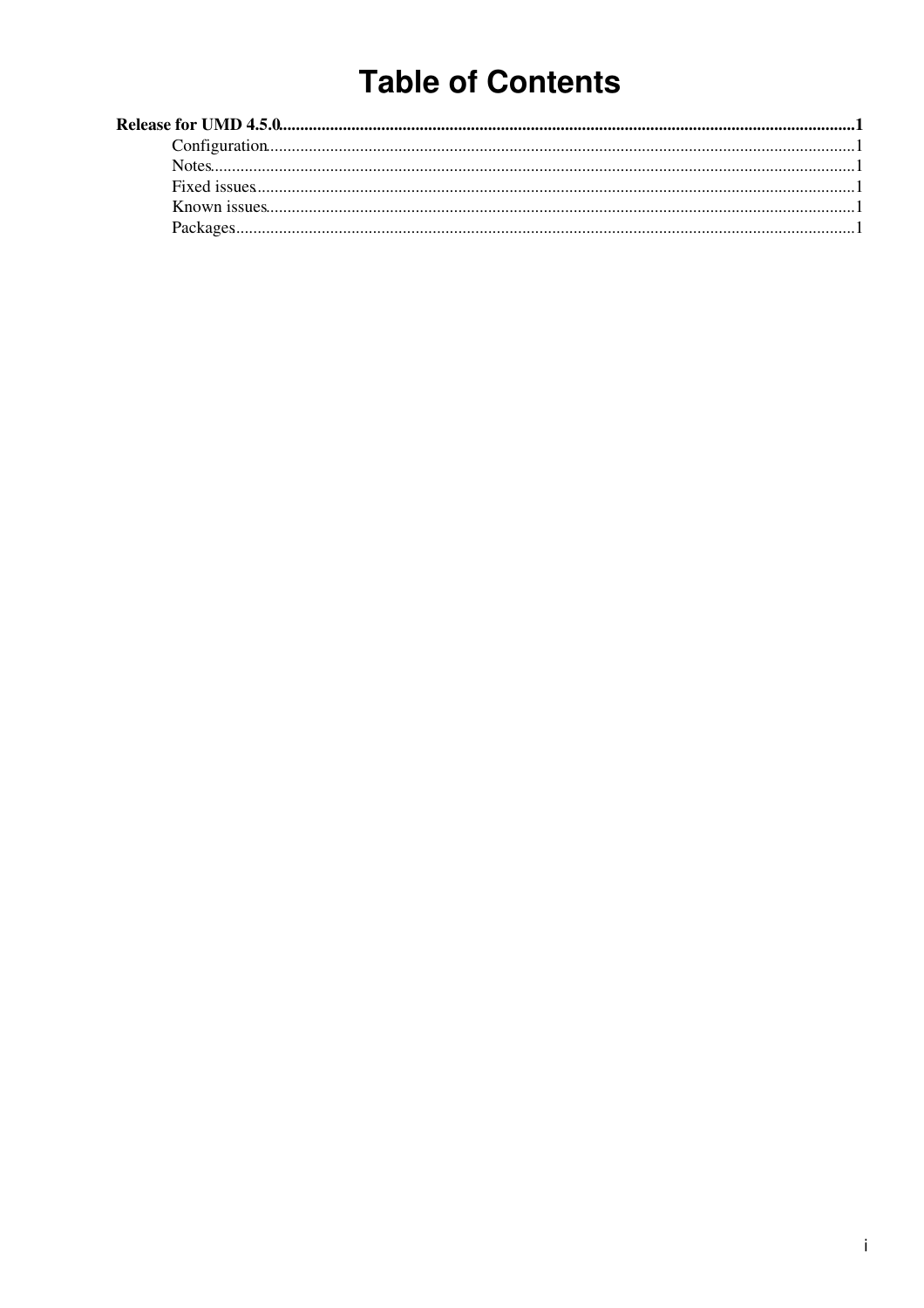# <span id="page-1-0"></span>**Release for UMD 4.5.0**

### <span id="page-1-1"></span>**Configuration**

The YAIM configurator is not supported anymore, a puppet module is available for the installation, for further details refer to the [module page](https://forge.puppet.com/infnpd/creamce)

If HTCondor is the batch system adopted, the HTCondor services on the computing element must be restarted after the installation of the CREAM service.

#### <span id="page-1-2"></span>**Notes**

- This is the initial release of the CREAM CE on CentOS 7
- This release delivers a draft support to Accelerator Devices (GPU, MIC), see the [experimental](https://forge.puppet.com/infnpd/creamce#experimental-features) [features](https://forge.puppet.com/infnpd/creamce#experimental-features)
- The supported batch systems are:

| <b>Batch System</b> | <b>Version</b> |
|---------------------|----------------|
| <b>TORQUE</b>       | 4.2.10         |
| <b>SLURM</b>        | 16.05.10       |
| <b>HTCondor</b>     | 8.6.3          |
| SE                  |                |

#### <span id="page-1-3"></span>**Fixed issues**

- GGUS-Ticket-ID: [#106384](https://ggus.eu/index.php?mode=ticket_info&ticket_id=106384)
- GGUS-Ticket-ID: [#122974](https://ggus.eu/index.php?mode=ticket_info&ticket_id=122974)
- GGUS-Ticket-ID: [#124034](https://ggus.eu/index.php?mode=ticket_info&ticket_id=124034)
- GGUS-Ticket-ID: [#124404](https://ggus.eu/index.php?mode=ticket_info&ticket_id=124404)
- GGUS-Ticket-ID: [#127020](https://ggus.eu/index.php?mode=ticket_info&ticket_id=127020)

### <span id="page-1-4"></span>**Known issues**

- The puppet module can be used only in ["stand alone mode](https://forge.puppet.com/infnpd/creamce#example-of-stand-alone-installation-and-configuration-for-centos-7) ", puppet agent may report parsing problems.
- The CREAM UI requires classads libraries up to version 8.4.11, it does not work with versions 8.6.\*

#### <span id="page-1-5"></span>**Packages**

The packages available for the CREAM service are the following:

| <b>Package Name</b>        | <b>Version</b> |
|----------------------------|----------------|
| <b>BLAH</b>                | 1.22.2         |
| <b>BLAH-debuginfo</b>      | 1.22.2         |
| canl-java-tomcat           | 0.2.1          |
| condor-classads-blah-patch | 0.0.1          |
| dynsched-generic           | 2.5.5          |
| glite-ce-common-java       | 1.16.5         |
| glite-ce-common-java-doc   | 1.16.5         |
| glite-ce-cream             | 1.16.5         |